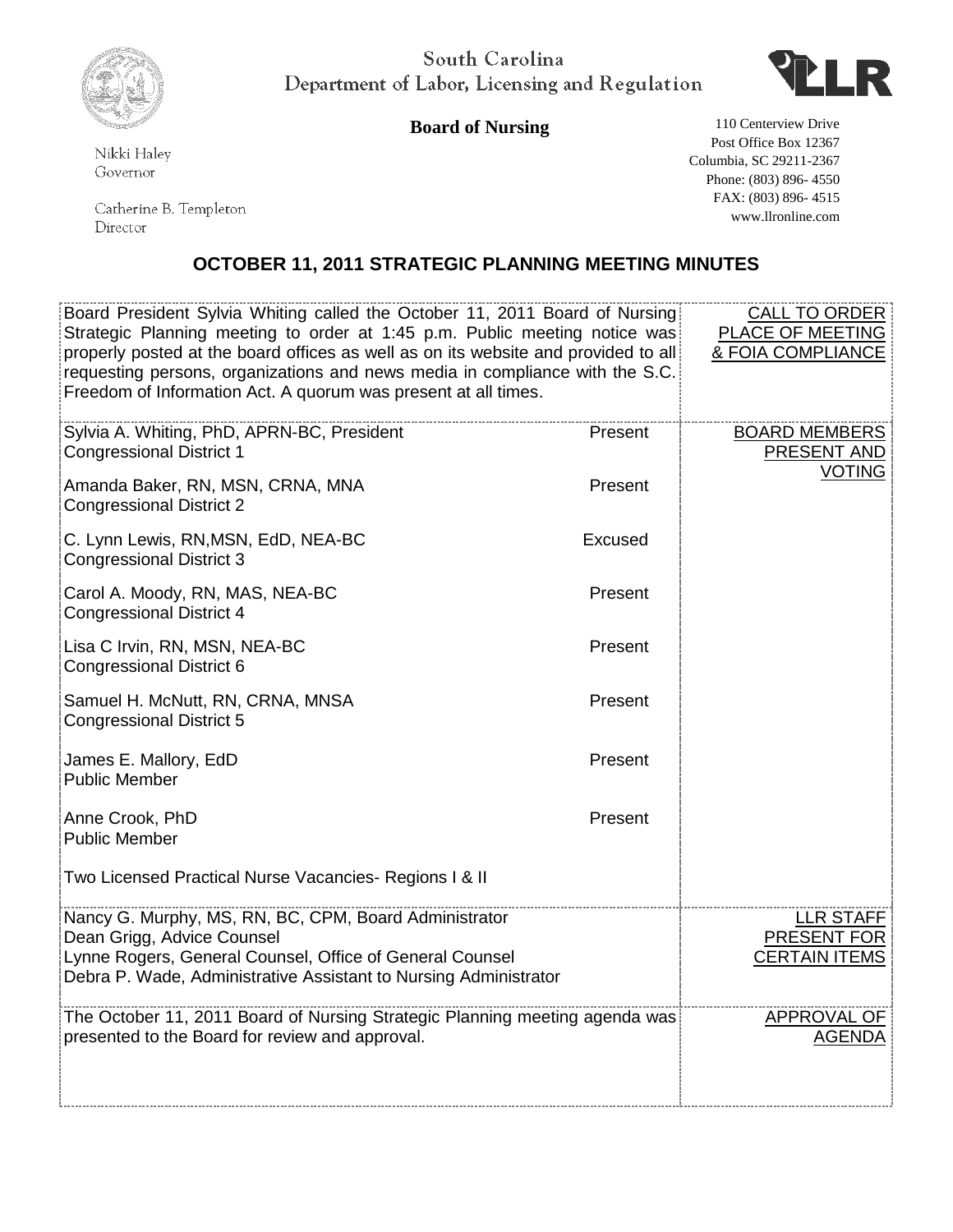| A motion was made by Samuel McNutt to approve the October 11, 2011 Board<br>of Nursing Strategic Planning meeting agenda as presented. Carol Moody<br>seconded the motion. The motion carried unanimously.                                                                                                                                                                                                                                                                     | <b>MOTION</b>                                 |
|--------------------------------------------------------------------------------------------------------------------------------------------------------------------------------------------------------------------------------------------------------------------------------------------------------------------------------------------------------------------------------------------------------------------------------------------------------------------------------|-----------------------------------------------|
| Nancy Murphy provided the Board with information concerning the Nursing<br>board staff and their responsibilities.                                                                                                                                                                                                                                                                                                                                                             | <b>BOARD OF NURSING</b><br><b>STAFF ROLES</b> |
| Discussion included, but was not limited to licensing, education, practice,<br>compliance/ monitoring, renewal and compact duties/ roles.                                                                                                                                                                                                                                                                                                                                      |                                               |
| Lynne Rogers discussed the role on behalf of the General Counsel office and<br>Dean Grigg discussed the role on behalf of the Advice Counsel office and<br>provided clarification for Board member questions.                                                                                                                                                                                                                                                                  | <b>ADVICE COUNSEL</b><br><b>ROLE</b>          |
| Ms. Rogers discussed and answered questions about hearings, trials, informal<br>conferences, consent agreements, memorandum of agreements, and stipulation<br>of facts.                                                                                                                                                                                                                                                                                                        |                                               |
| Ms. Rogers and Dr. Whiting discussed the use of psychiatrist versus<br>psychologist for applicants who have been ordered to be evaluated for a mental<br>health examination. It was agreed by Ms. Rogers and Dr. Whiting to send these<br>type of Memorandum's to the Board President for the President to decide which<br>physician the applicant should use for the evaluation. There was discussion if<br>applicants could use a physician within their healthcare network. |                                               |
| Ms. Rogers requested the Board accept recommendations offered by either<br>Counsel/Parties regarding Memorandum of Agreements, Stipulation of Facts,<br>Orders, etc.                                                                                                                                                                                                                                                                                                           |                                               |
| James Mallory made a motion to accept recommendations offered by either<br>Counsel/Parties regarding Memorandum of Agreements, Stipulation of Facts,<br>Orders, etc. as stated. Anne Crook seconded the motion. The motion carried<br>unanimously.                                                                                                                                                                                                                             | <b>MOTION</b>                                 |
| The timeframe for Board minutes to be provided to the Board for review was<br>discussed. Board members were advised not to discuss the meeting/minutes<br>until after minutes have been approved by the Board.                                                                                                                                                                                                                                                                 |                                               |
| Dean Grigg discussed the role on behalf of the Advice Counsel office and<br>provided clarification for Board member questions.                                                                                                                                                                                                                                                                                                                                                 |                                               |
| Mr. Grigg informed the Board members that it has been discussed to transcribe<br>and/or leave a recorder on during Executive sessions to determine decision-<br>making.                                                                                                                                                                                                                                                                                                        |                                               |
| Mr. Grigg advised Board members to become familiar with the Nurse Practice<br>Act and Regulations.                                                                                                                                                                                                                                                                                                                                                                             |                                               |
| Ms. Rogers explained and answered questions for the Board members                                                                                                                                                                                                                                                                                                                                                                                                              |                                               |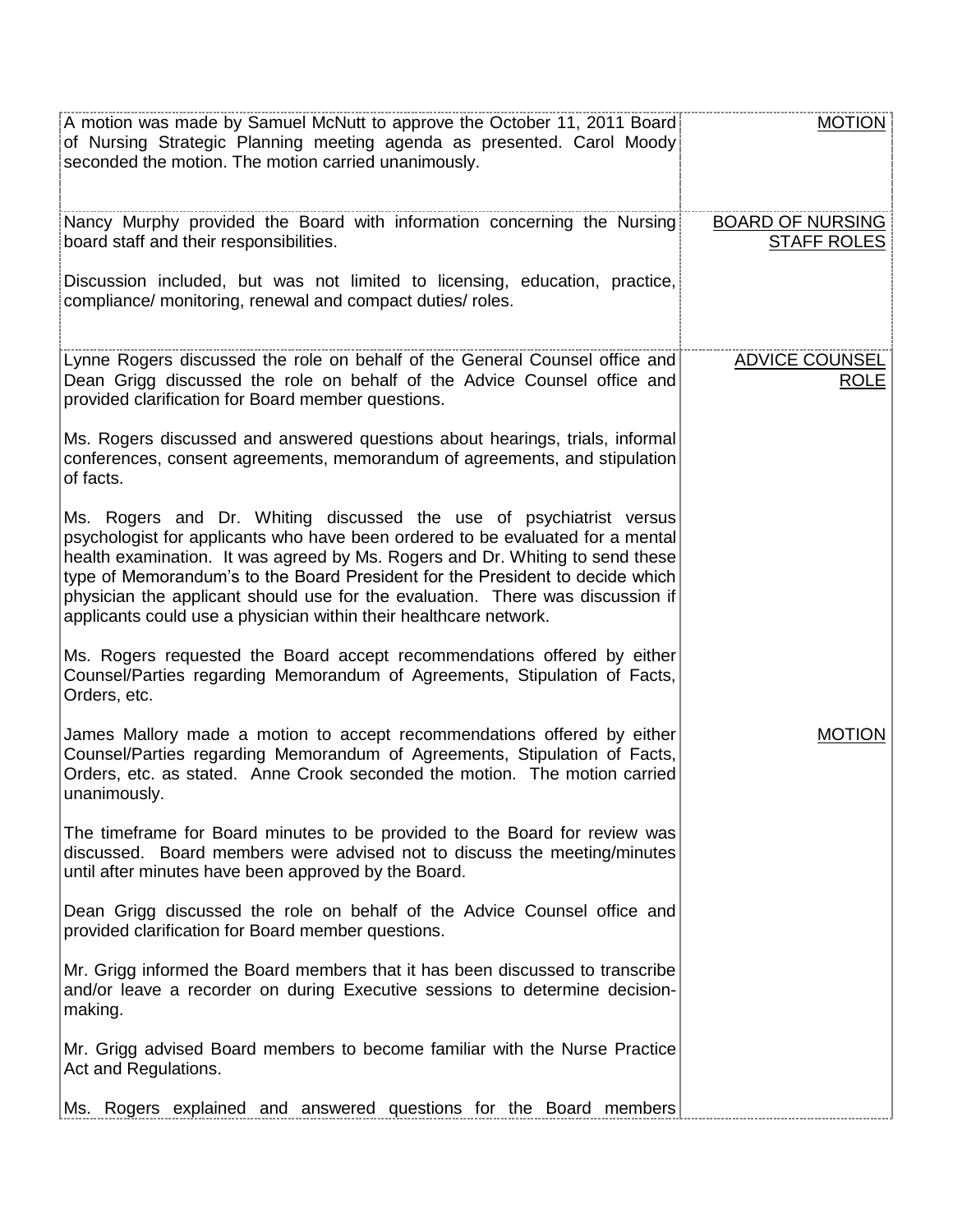| regarding the process for Temporary Suspension Orders (TSO), Cease and<br>Desist Orders, and Administrative Suspensions.                                                                                                                                                                                                 |                                                                                                           |
|--------------------------------------------------------------------------------------------------------------------------------------------------------------------------------------------------------------------------------------------------------------------------------------------------------------------------|-----------------------------------------------------------------------------------------------------------|
| Board President, Dr. Whiting thanked the new Board members for making an<br>effort to be present.                                                                                                                                                                                                                        | <b>BOARD</b><br><b>RESPONSIBILITIES</b>                                                                   |
| She urged all Board members to review Board material and to be prepared for<br>all Board meetings.                                                                                                                                                                                                                       | <b>READING MATERIALS /</b><br><b>RESPONDING</b>                                                           |
| She reminded all Board members that it is very important to notify her and the<br>Nursing Administrator whenever they are unable to attend a meeting. She<br>stated that without a quorum, Board business cannot be conducted. She asks<br>that all Board members read the Board of Nursing Bylaws regarding attendance. | <b>MEETING</b><br><b>ATTENDANCE</b>                                                                       |
| Board President, Dr. Whiting spoke about Committee Participation.<br>She<br>mentioned the Legislative Committee and made a recommendation to consider<br>Executive Committee nominee(s) as well as the Administrator for composition.                                                                                    | <b>COMMITTEE</b><br><b>PARTICIPATION</b>                                                                  |
| Dr. Whiting stated that Samuel McNutt was appointed as the Board<br>representative for the Advanced Practice Committee (APC).                                                                                                                                                                                            | <b>ADVANCED PRACTICE</b><br><b>COMMITTEE (APC)</b>                                                        |
| Dr. Whiting stated that Lisa Irvin was appointed as the Board representative for<br>the Advisory Committee on Nursing (ACON).                                                                                                                                                                                            | <b>ADVISORY COMMITTEE</b><br>ON NURSING (ACON)                                                            |
| Dr. Whiting stated Amanda Baker was appointed as the Board representative<br>for the Nursing Practice and Standards Committee (NPSC), and that James<br>Mallory was appointed as the Board representative for RPP.                                                                                                       | <b>NURSING PRACTICE &amp;</b><br><b>STANDARDS</b><br><b>COMMITTEE (NPSC)</b>                              |
| Dr. Whiting expressed her concerns regarding the Officer Leadership succession<br>as listed in the Nurse Practice Act and for the legislative committee members to<br>explore this item in the future.                                                                                                                   | <b>BOARD OF NURSING</b><br><b>BYLAWS</b>                                                                  |
| Dr. Whiting discussed the purpose of the National Council for State Boards of<br>Nursing (NCSBN).                                                                                                                                                                                                                        | NATIONAL COUNCIL<br>FOR STATE BOARDS<br>OF NURSING                                                        |
| Dr. Whiting discussed the NCSBN Uniform Core Licensure (UCLR/ULR) goal is<br>to bring all nursing boards to one common goal and to move nursing boards<br>forward to move towards uniform licensure and educational requirements and to<br>bring all nursing boards closer together.                                     | <b>UNIFORM CORE</b><br><b>LICENSURE</b><br><b>REQUIREMENTS</b><br>(UCLR)                                  |
| Dr. Whiting explained to the Board that the Taxonomy of Error, Root Cause<br>Analysis and Practice Responsibility (TERCAP) role was to provide data<br>regarding nursing errors.                                                                                                                                         | <b>TAXONOMY OF</b><br><b>ERROR, ROOT CAUSE</b><br><b>ANALYSIS &amp; PRACTICE</b><br><b>RESPONSIBILITY</b> |
| Dr. Whiting expressed her interest regarding TERCAP and for members to<br>explore this item in the future.                                                                                                                                                                                                               | <u>(TERCAP)</u>                                                                                           |
| Dr. Whiting discussed the Consensus Model for APRN Regulations.                                                                                                                                                                                                                                                          | <b>CONSENSUS MODEL</b><br><b>FOR APRN</b>                                                                 |
| Discussion included the White Paper that the Advanced Practice Committee has                                                                                                                                                                                                                                             | <b>REGULATION</b>                                                                                         |